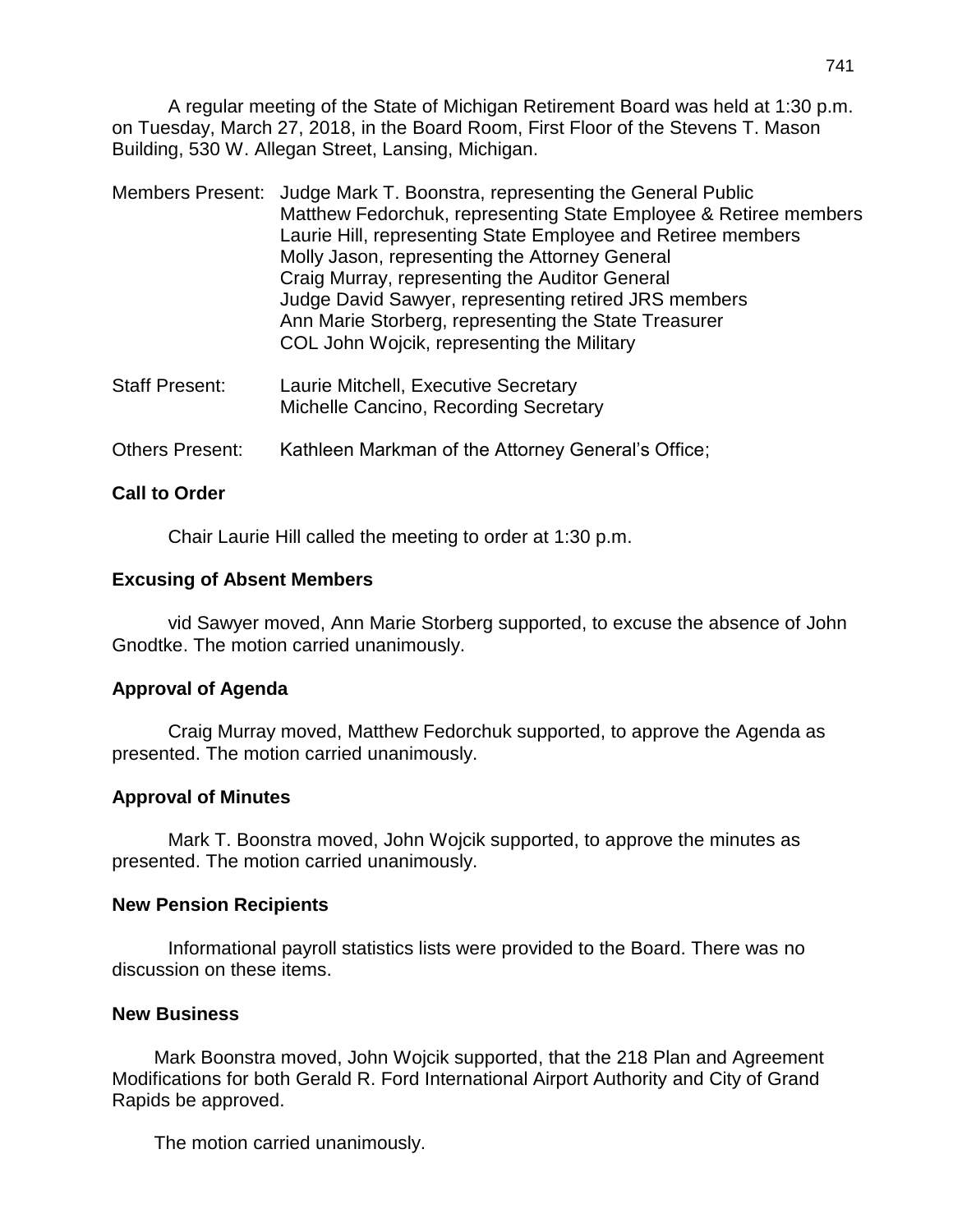There was no old business discussed.

## **Administrative Hearings**

## Proposal for Decision – Docket 2016-011137-ORS

The Board considered the case materials. Craig Murray moved, John Wojcik supported, that with the correction of the Petitioner's job title in Finding of Fact 2 on page 3 to be "Services Specialist" the Board adopt as its own the recommendations of the Presiding Officer as set forth in the July 18, 2017, Proposal for Decision and including the proposed Findings of Fact and Conclusions of Law, and deny Petitioner's application for non-duty disability retirement under MCL 38.24. The motion carried unanimously.

#### Proposal for Decision – Docket 2016-013254-ORS

The Board considered the case materials. Craig Murray moved, Matthew Fedorchuk supported, that the Board reject the recommendations of the Presiding Officer as set forth in the May 24, 2017 Amended Proposal for Decision including the proposed Findings of Fact and Conclusions of Law and deny the Petitioner's application for nonduty disability retirement MCL 38.24 since the Petitioner has not been certified by a board-designated physician as being totally and permanently disabled, which is a statutory requirement of MCL 38.24. It is also moved that the Board includes in the order the supplemental IMA certification. The motion carried unanimously.

#### Proposal for Decision – Docket 2017-002060-ORS

The Board considered the case materials. Matthew Fedorchuk moved, David Sawyer supported, that the Board adopt as its own the recommendations of the Presiding Officer as set forth in the July 21, 2017 Proposal for Decision including the proposed Findings of Fact and Conclusions of Law and deny the Petitioner's application for nonduty disability retirement under MCL 38.67a. The motion carried unanimously.

#### Proposal for Decision – Docket 2017-004250-ORS

The Board considered the case materials. Craig Murray moved, Ann Marie Storberg supported, that the Board adopt as its own the recommendations of the Presiding Office as set forth in the August 16, 2017 Proposal for Decision including the proposed Findings of Fact and Conclusions of Law and deny Petitioner's application for disability retirement under MCL 38.67a with the provision to replace all citations to MCL 38.76(a) on pages 1 and 6 with MCL 38.67a and replace all citations to Section 67(a) with Section 67a on page 2 and 5. The motion carried unanimously.

#### Proposal for Decision – Docket 2017-009412-ORS

The Board considered the case materials. John Wojcik moved, Matthew Fedorchuk supported, that with the correction of footnote 3 on page 2 to read "See Exhibit A, pp 3.1-3.5" the Board adopt as its own the recommendations of the Presiding Officer as set forth in the September 22, 2017 Proposal for Decision including the